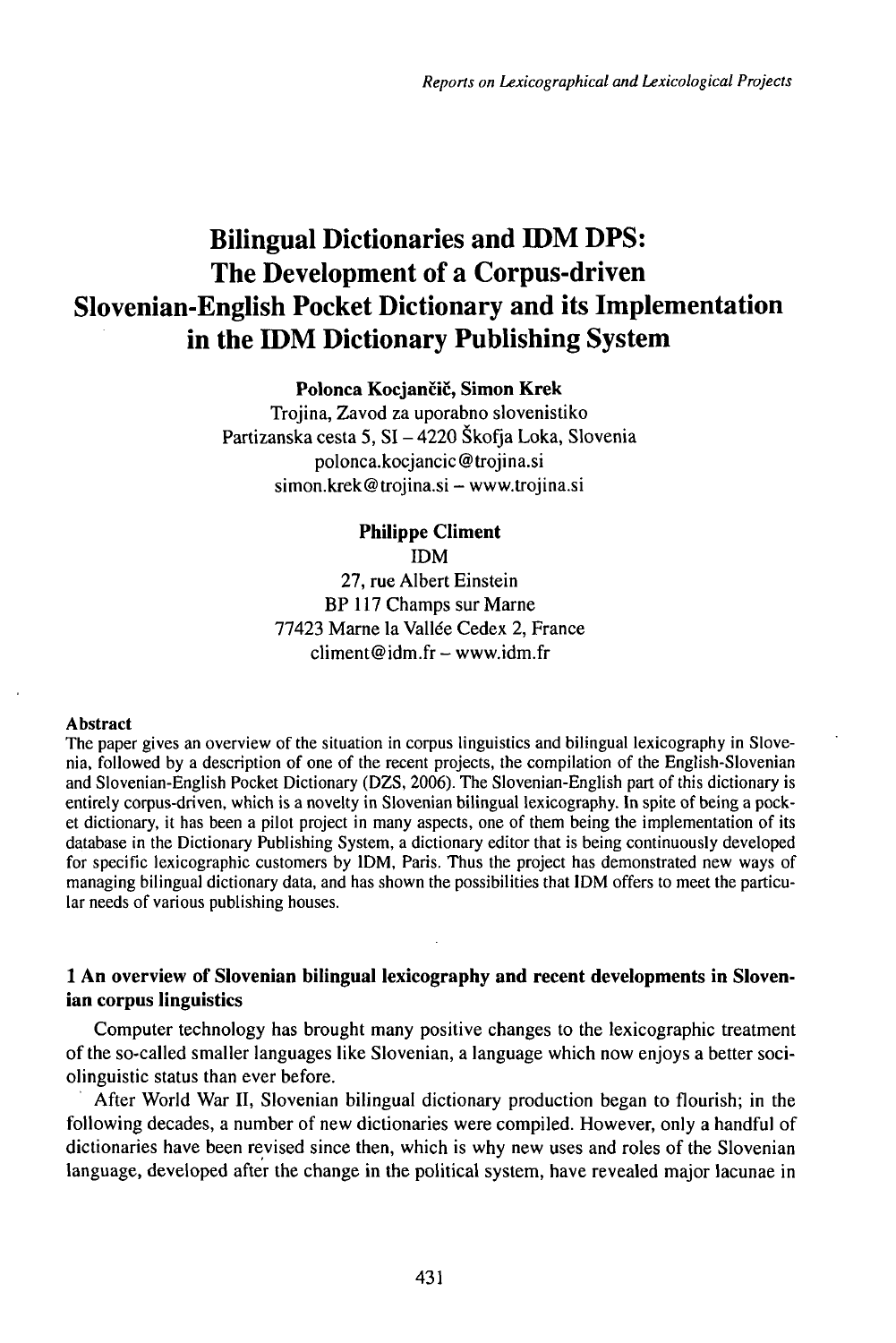the existing general bilingual dictionaries. The process of replacing these dictionaries with those compiled by groups of authors using modern compilation techniques has been relatively slow. In the field of pocket dictionaries, there has been some competition to cover certain language pairs, but in practice the new dictionaries have been compiled using traditional and author-centred techniques.

What all of these dictionaries have in common is the constant problem of getting reliable data on the Slovenian language. The large monolingual dictionary *Slovar slovenskega knjižnegajezika* (Bajec 1970-1991) has been a primary reference for many users, but it is becoming increasingly outdated. A recent publication in a related area has been the *Slovenski pravopis* (ZRC SAZU 2001), but this is, in essence, a manual of style, although also comprising an extensive dictionary section mostly derived from the *Slovarslovenskega knjižnega jezika.*

Since early 1990s, Slovenian bilingual lexicography and corpus linguistics have been developing hand in hand: back in 1994, the comprehensive English-Slovenian Dictionary *(Veliki angleško-slovenski slovar Oxford-DZS,* DZS 2005) was initiated. As there were practically no recent Slovenian reference works to rely on during the compilation of this dictionary, the 100-million-word *FIDA reference corpus* (http://www.fida.net) was built, later followed by the *Nova Beseda* corpus (http://bos.zrc-sazu.si/s\_beseda.html). Today, the *FIDA corpus* continues in an upgraded version, the *FidaPLUS reference corpus* (http://www.fidaplus.net). Upon completion, this corpus will contain 300 million words, and will reflect improvements in balance, lemmatisation and parsing.

## **2 The English-Slovenian and Slovenian-English Pocket Dictionary**

# 2.1 General presentation

This dictionary has been designed as one in a series of pocket dictionaries to be published by DZS. In 2001, the English-Slovenian part was published as a separate dictionary, and preparations for the subsequent Slovenian-English part commenced. At various stages of its production, the dictionary, though small (15,000 entries), served as a pilot project, due to the initial decision that it would be the first dictionary in Slovenian to be corpus-driven, and that it should reflect the encoding needs of the Slovenian-speaking audience.

## *2.2 Specific topics*

## *2.2.1 The corpus*

- The lexicographers were provided with the following data from the *FIDA corpus:*
- *•* a wordlist containing 20,000 most frequent lemmas
- inflected forms of each lemma along with their frequencies
- collocates sorted in two ways: by frequency and by MI3
- concordance lines for each lemma

With slight variations, all of these are nowadays quite standard sets of data with which lexicographers are provided (Hanks 2004, McEnery et al. 1997: 229). For the compilation of the dictionary, the MI3 was used. The reason for this is that although the corpus was lemmatised and morpho-syntactically tagged, all the tagging was performed automatically and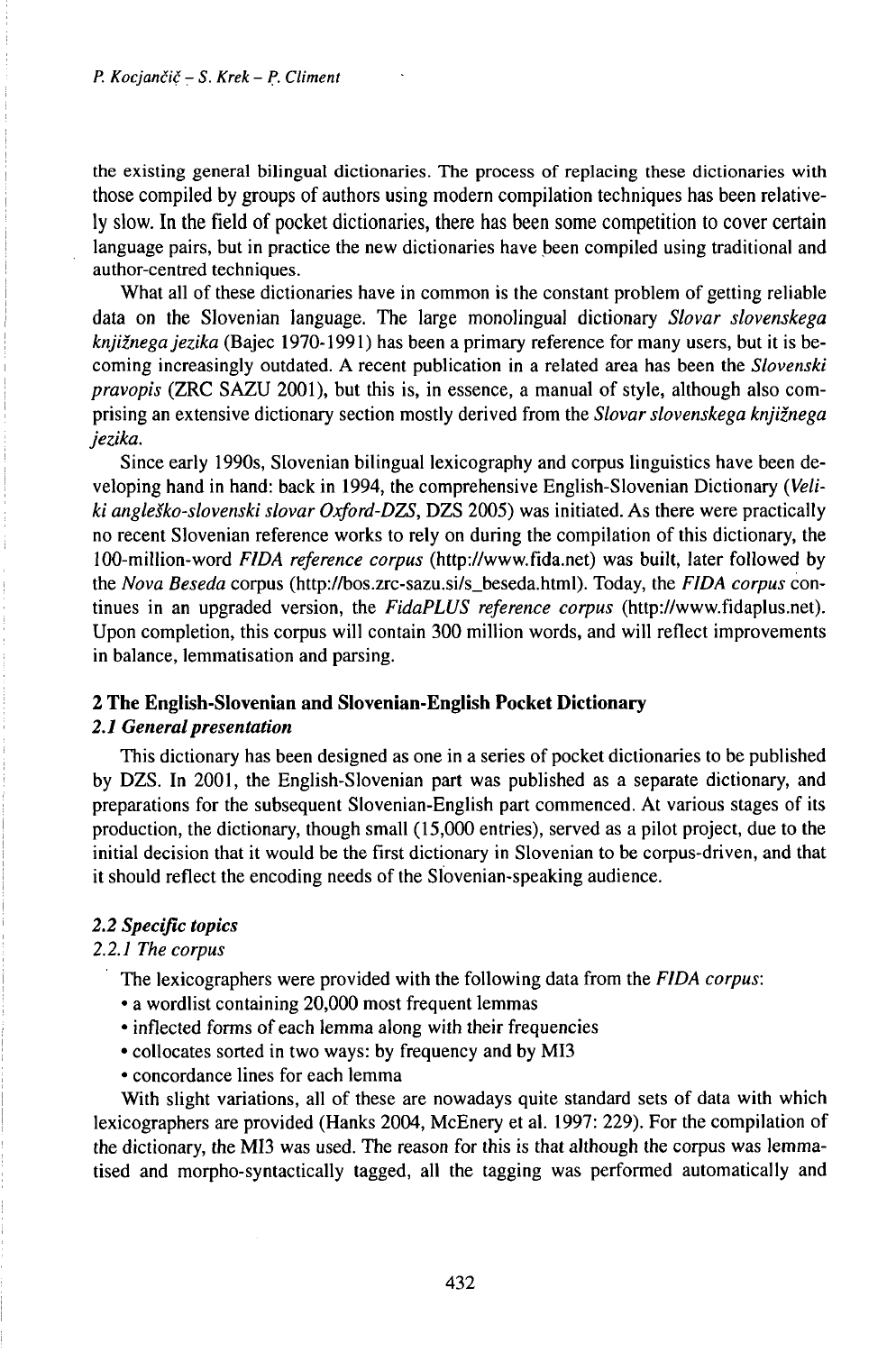without the possibility of removing ambiguities in cases where two, three or even more lemmas were possible. Because Slovenian is a morphologically complex language, statistical data from the corpus can be somewhat unreliable. Furthermore, there is quite a large number of non-lemmatised words. As the corpus concordancer enables both MI and MI3 statistical values to be implemented, analyses showed that the MI3 score was more relevant for the purpose of compilation (Gorianc and Krek 2001). The fact is that non-lemmatised words are attributed high MI scores, while the MI3 score neutralises the effects of the low frequency of certain collocates in the corpus on account of more frequent lexical units. The following table illustrates the difference between MI and MI3 in the case of the noun čaj (tea) (3082 hits):

|    | MI score                           |  | MI <sup>3</sup> score. |              |                   |
|----|------------------------------------|--|------------------------|--------------|-------------------|
|    | mefermentiran                      |  | 'skodelica             | :271         | 1483              |
|    | ≔superčaj<br>=bančo                |  | kava:<br>čai           | 336<br>200   | 4902<br>- 3002    |
|    | meslajenega                        |  | oiti                   | لنَـ184      | 5617              |
|    | $=$ colong<br>=koprivnega          |  | zeliscen.<br>ារ        | 74%<br>11693 | ୍480 ି<br>2729097 |
|    | $=$ čren<br>0902.                  |  | kamiličen<br>pitje     | 7<br>90      | 1254.             |
|    | $=$ konrivin                       |  | metin.                 | 29%          | 56.               |
| ιo | <b>mluštrekov</b><br>nonlemmatized |  | biti                   | 1473         | 7749214           |

Figure 1. Table of MI and MI3 scores for the lemma čaj (tea); the first column following the collocate is the frequency of the combination of the collocate

with the node, while the second column represents the absolute frequency of the collocate.

## 2.2.2 The compilation and presentation of dictionary material

To achieve the necessary consistency in the lexicographic treatment of corpus material, lexicographers were provided with a styleguide and a source SGML/XML database with an underlying DTD created specifically for the purpose.

The macrostructure of the dictionary was determined by analysing the initial wordlist against the corpus to confirm that a lemma was not overrated; the lexicographers' work on the macrostructure consisted mainly of clearing it of corpus noise.

The microstructure of the dictionary reflects the initial decision regarding target users: meaning discrimination is based on the principle of translation equivalents in the target language, and there has been abundant use of semantic indicators, collocates, typical structures and corpus-based examples of use.

Below we describe four categories that represent either new data in Slovenian lexicography or a difference in the compilation approach. Two of these belong to the level of macrostructure and two to the level of microstructure: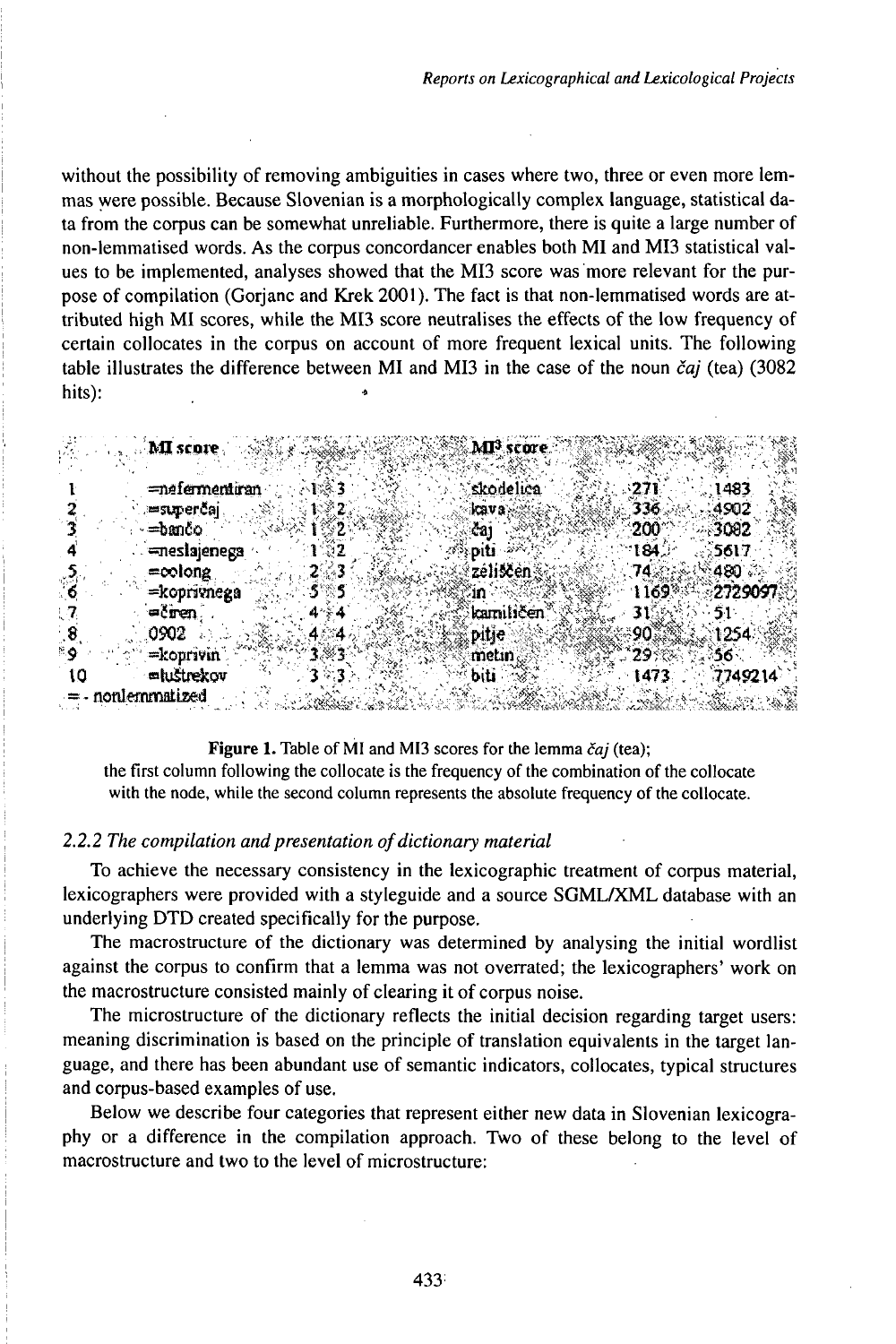. 1) Macrostructure:

a) As a new feature in Slovenian lexicography, corpus-derived information on frequency is presented graphically in front of each dictionary entry with zero to three diamonds representing four levels of frequency (up to 199 hits; 200-999 hits; 1,000-9,999 hits; over 10,000 hits).

b) Another new feature is the dictionary treatment of those Slovenian adjectives which can have two forms:

• one representing quality, with zero ending

• one representing sort or kind, ending in  $-i$ 

Thus, the adjective "white" has two forms, namely bel (white), as in bel pulover (a white pullover), and beli (white), as in belo vino (white wine). Traditionally, the canonical form of representing such adjectives in dictionaries has been the first one, with both forms treated within a single entry, in spite of the fact that very often the form in  $-i$  is prevalent, or even the only form possible. In the Slovenian-English pocket dictionary, bel is still given the status of a main entry, while beli is treated as a subentry.

> \*\*\* hdl prid. (bana, cori) white; bels liss uncharled Lerritory boli: bela svedaba white (jeht: bela susa Caucasian mex, and beings the air ativity believe deevo in brood daylight; Jasen kott) beli dan oleer es dort unbehalfendedati bell dan to see the light of day obelo vino white wing obeli kruh whate broad. obelo ansso white meat obeia krvnička utilos bibod cell obela pritikavka som white dwarf. obola tehnika white gends, home appliances on ubile gards White Guards ucheo na balem time in black and vhite \*Bêta hiša zan. 1111an Wilfe House bela kuiiga sun mezz white book, white paper; halo knika o terra white book/pager about/on sin

Figure 2. Treatment of the adjective "white" in the Slovenian-English pocket dictionary

2) Microstructure:

a) Treatment of collocators has been given special attention due to the statistical information provided by the corpus. Depending on the word class, a system of collocator listing has been developed. In the case of nouns, for example, there can be three kinds of collocates:

· adjectives: [lažna, predvolilna] obljuba ((false, pre-election) promise)

· noun complements: *oddaja [zemljišča, prostora]* (renting out (premises, a place))

• verbs: *[kotirati, trgovati] na borzi* ((to be listed, to trade) on the stock exchange)

b) The presentation of examples of use is another feature where the corpus makes an enormous difference compared to the traditional approaches. There are two major groups of examples: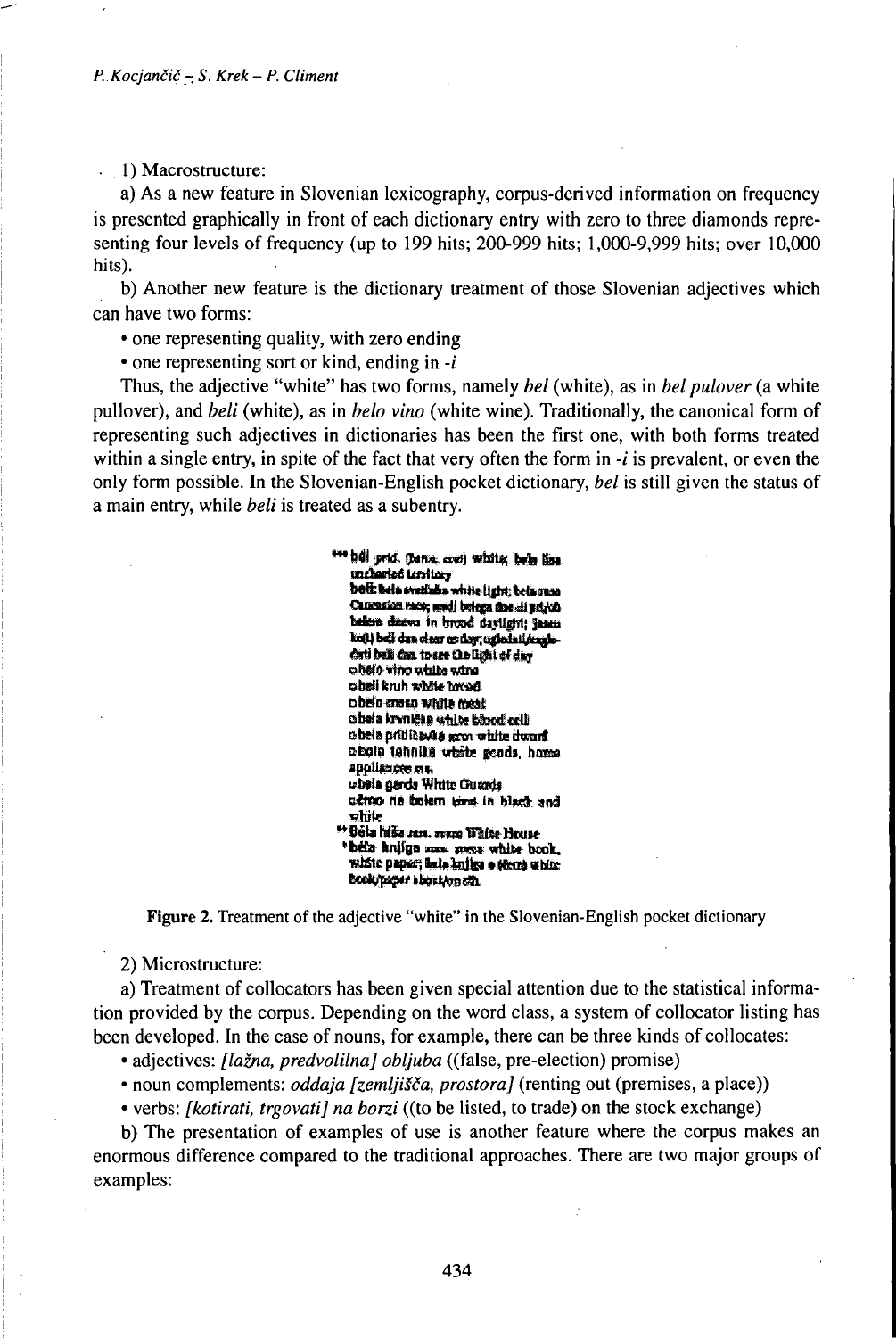• frequent and/or typical structural corpus-based examples like *dobiti brco* (to be fired/sacked) and *biti (pravi) magnet za (kogaMaj)* (to be a (powerful) magnet for (sb/sth));

• extended corpus examples, slightly edited where necessary, are used to represent a broader context; for example, the structure *marati za* (koga/kaj) (to care for sb/sth) is illustrated with *ni posebno maral za ženske* (he didn't especially care for women).

### 2.2.3 Possible future *applications* of the project

Firstly, the dictionary is the first finished product of the analysis of Slovenian corpus data as proposed in the description of the Slovenian lexical database by Gorjanc and Krek (2001) and Gorjanc et al. (2005) and, as such, it is representative of a radically new approach to the treatment of Slovenian language data. Although the compilation of a comprehensive Slovenian lexical database remains a task to be completed in the future, since the extent of the project exceeds by far the range and resources of one or several pocket dictionaries, this experience serves as a solid starting point for further developments in the field.

Secondly, the dictionary has opened up the possibility of amplifying the database with additional corpus data, as well as appending other language data, in order to compile a much desired comprehensive Slovenian-English dictionary.

# **3 Bilingual data and the IDM Dictionary Publication System (IDM DPS)** *3.1 Editorialprograms - general overview*

The question of dictionary editorial program choice and the final format of a dictionary database involves two quite different segments. Firstly, the program in which a lexicographer edits a database should be as comfortable as possible; it should be adapted to the specific needs of the compilation process. Traditional editorial programs are not sufficient for the task, because dictionary databases contain both text as well as strong internal structure. Furthermore, dictionary editorial programs should take account of the fact that the lexicographer needs quick access to certain closed sets of content elements, typical hierarchical structures of entries, or to be able to perform complex database searches. There is a second requirement that is quite independent from the first point: the ability of the editorial program to store and export the database in a hierarchically structured XML format.

To compile the Slovenian-English pocket dictionary, a simpler dictionary editing program was inherited from previous dictionary projects as the software tool that could meet the basic needs of dictionary compilation. As better solutions for future projects were scrutinised, IDM turned out to be one of the companies which provided solutions for numerous technical dilemmas raised in the course of the project. Therefore, it was agreed to test the bilingual database using the IDM DPS.

## *3.2 The IDMDictionary Publishing System (IDMDPS)*

The DPS (Dictionary Publishing System) comprises a comprehensive range of tools aimed at helping lexicographers, dictionary editors and publishers to undertake dictionary projects, whether updates or new creations, bilingual or monolingual. Its native support of the Unicode character set, along with the concept of editing task splitting, makes it very use-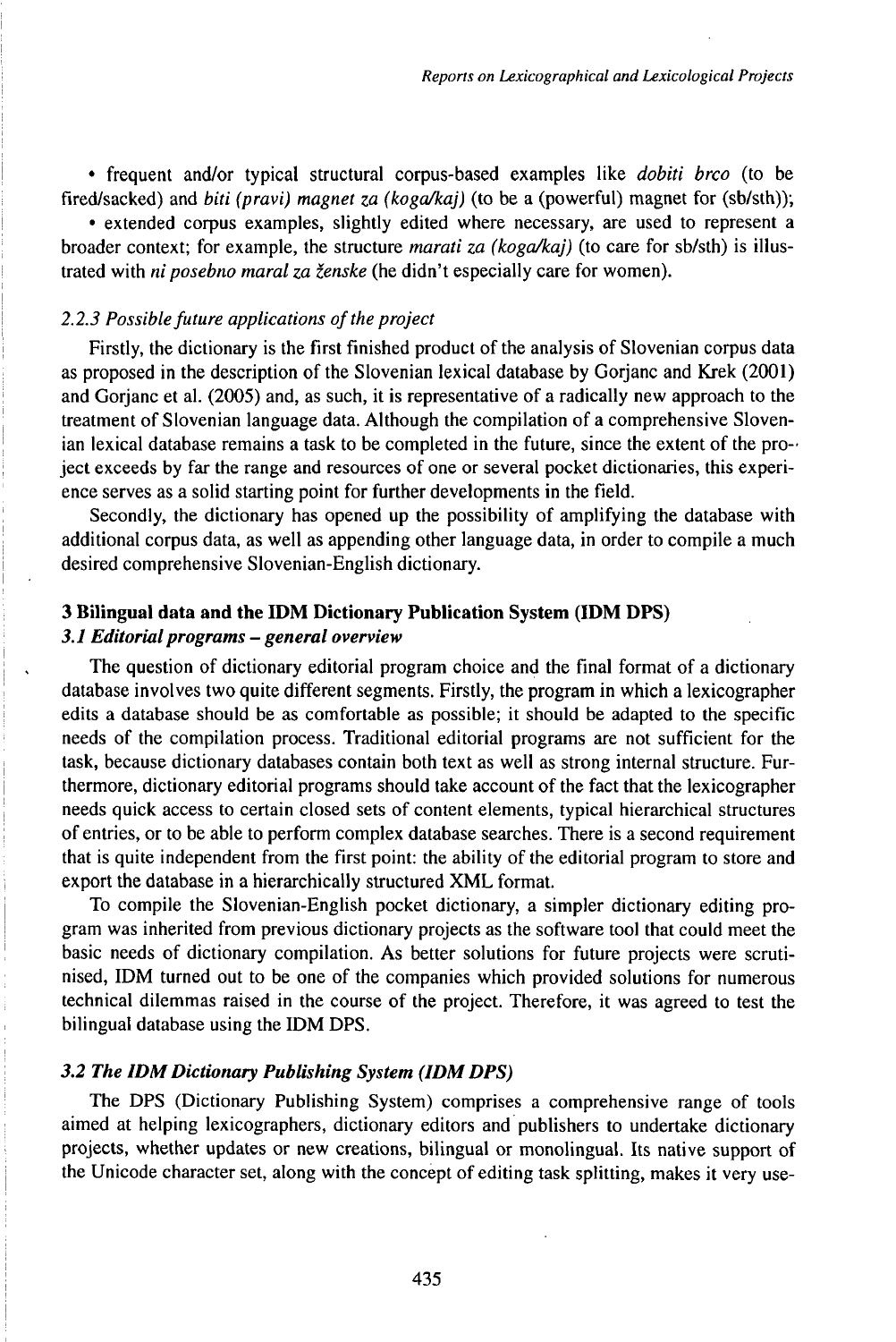ful for international projects involving freelance lexicographers nation-wide or worldwide (http://www.idm.fiVDictionarySolutions.htm).

DPS enables lexicographers to focus on the lexicographic process without being constrained by the "mechanics" of dictionary production. This means that the specifics of the database are in a way hidden to the lexicographer; he or she does, of course, have to be thoroughly familiar with the hierarchical features and demands of the database, but is spared much of the tiresome work with SGML/XML elements that is so typical of many other SGML/XML editors.

For dictionary editors, DPS provides much easier management of all kinds of editorial tasks via a web administration tool. These tasks include stage management and editing tasks management. Thus a dictionary editor can create, edit or delete the stages through which a database must pass in order to achieve the desired goal; these stages are then automatically ascribed to particular editing tasks. To name but one particular feature: if the editor has to give a lexicographer a certain number of entries to edit, he or she chooses the entries from a central database, marks them as a new editing task, adds the person in charge of editing, the deadline and other details. The lexicographer then downloads the editing task, and after completing the file uploads it again. Once uploaded, the editing task is merged back into the database or moved into the next editing stage.

# *3.3 The Implementation ofthe Slovenian-English part ofthe dictionary in the IDM DPS*

A sample of the newly compiled database was incorporated into the IDM DPS as an example of handling bilingual dictionary material. To perform the test, a sample of the database and the DTD was handed to IDM, who created editorial server accounts, converted the source SGML database into a more stringent XML format and made other necessary adaptations involving the dictionary layout.

The Dictionary Editor consists of three main panes:

• the Table of Contents, which comprises the dictionary's wordlist (left-hand column),

• the Treeview, which is the lexicographer's primary editing tool; it gives an overview of a document's structure and enables easy manipulation of SGML^CML elements, free text editing and adding closed-set texts (right-hand above)

• the Preview, which reflects the final image of the entries as they are to appear in the prospective end-product (right-hand below)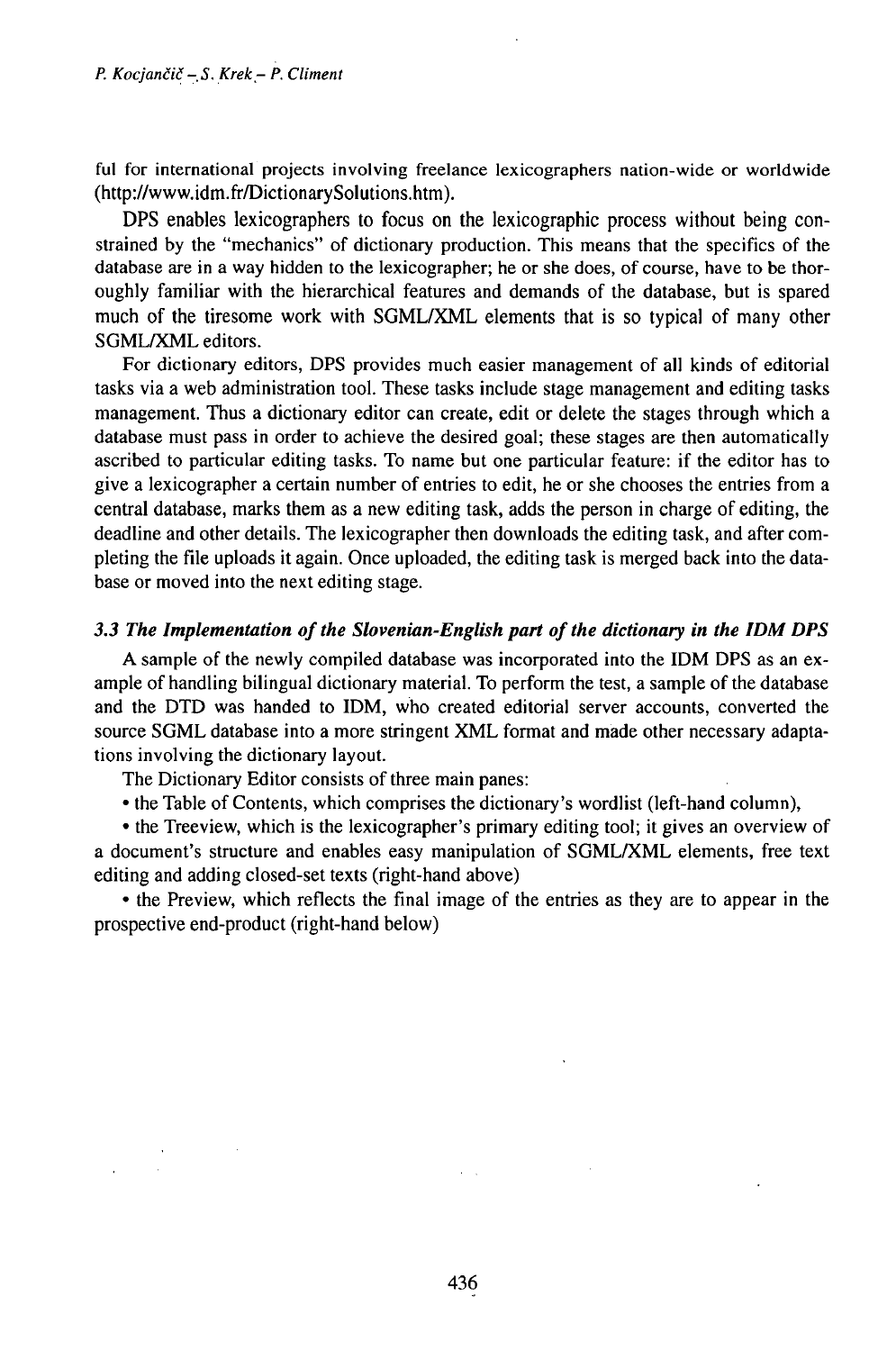

Figure 3. Sample bilingual entries in IDM DPS

To illustrate the centralised Web Administration tool, the administration task management page has been chosen; in this page, the administrator prepares a task file and assigns the lexicographer, deadline and editing stage.

|                                                                                        | <u>usata n</u>                                                          |                                                                                        |                          |
|----------------------------------------------------------------------------------------|-------------------------------------------------------------------------|----------------------------------------------------------------------------------------|--------------------------|
|                                                                                        |                                                                         |                                                                                        |                          |
|                                                                                        |                                                                         |                                                                                        |                          |
| <b>Ed Companies</b><br>accessive the perfects from before<br>National context point of | Enderson in<br><b>Existence dis</b>                                     | 1963 / Principal interference press an interference<br>Commissioners Head Commission   |                          |
| Первізналі Романа<br>Поміт Джанкі (195                                                 | BULL PRESENT FOR METAL AS<br>taben a :<br>100908-00708<br>s kaaske geen |                                                                                        | an an an a               |
| gries ens riecenes.<br>A <del>tempe</del> animal                                       | <b></b> <del>MENTZA</del><br>Kim.<br>as Frankright                      |                                                                                        | <b>1970 -</b>            |
| Waxaa shkaceen laa u ca<br>Advanced Managers supers pr                                 | Bookstate are Il<br>en.<br>Heriotza                                     | m hennaerna                                                                            |                          |
|                                                                                        |                                                                         |                                                                                        |                          |
| diam's comments                                                                        |                                                                         |                                                                                        |                          |
| magnes or excluding their contra                                                       | <b>RECEIVED</b>                                                         | A TANINA EXCREMINATE DID RANNE MANUAL<br>ma. Pollors FRC BOTT, if you in Americans re- | <b>AT \$3000 AAR 0.0</b> |

Figure 4. One of the server pages of IDM DPS

One of the questions necessarily raised when handling dictionary data is font support. IDM DPS does have the technical ability to support Unicode characters, but the complete integration of one or several language supports remains a task to be addressed within a larger project and a broader lexicographic and computational linguistics community.